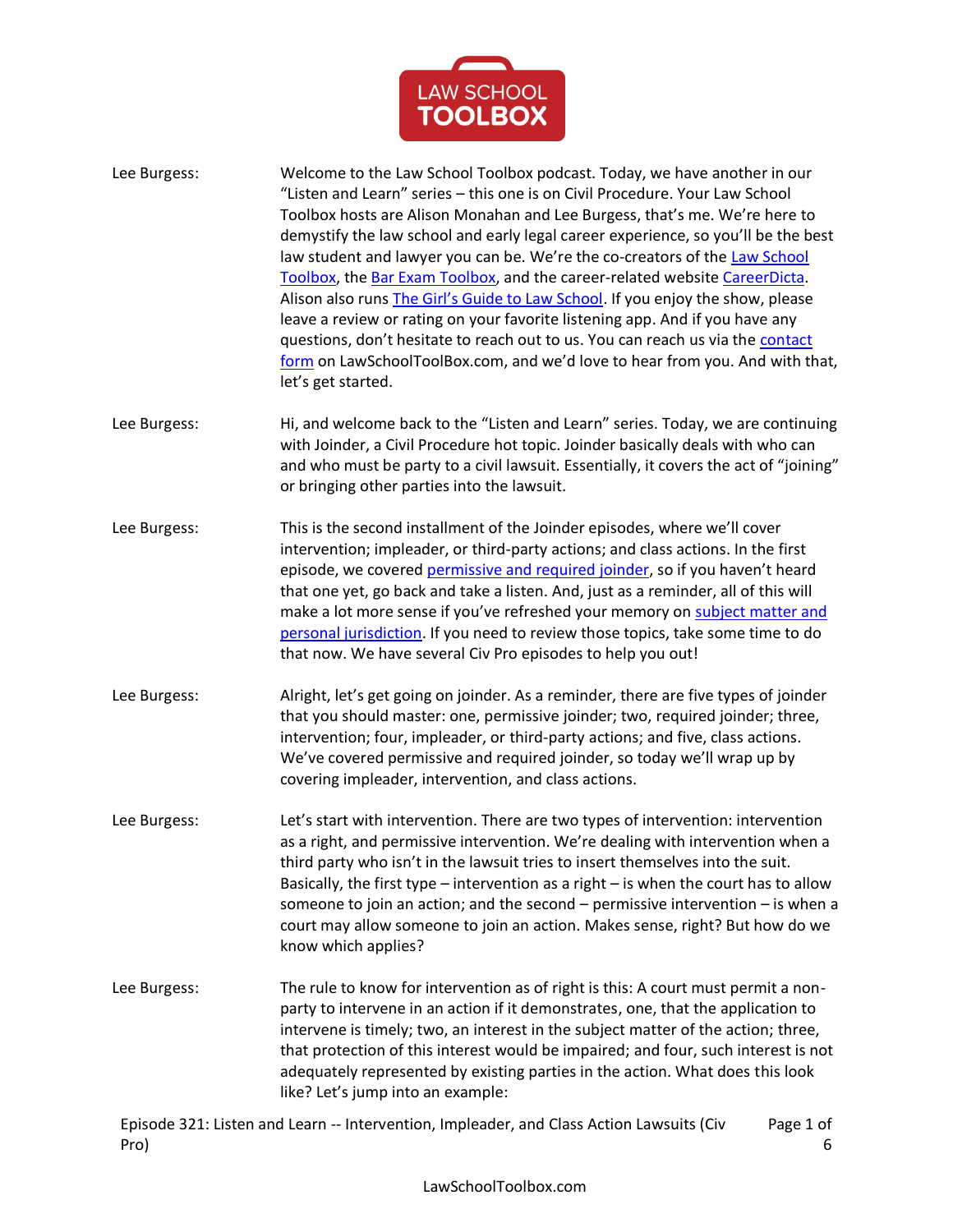

| Lee Burgess: | "The City of Townsville is looking to rehabilitate their downtown, which has few<br>attractive businesses and sees little foot traffic for over a decade. Townsville<br>City Council decided to find a plot of land to repurpose and turn into a modern<br>town square with public art shops and restaurants. After consulting an urban<br>planner but without consulting community members or the shop owners<br>renting space at the mall, Townsville decided to exercise their option to buy a<br>small, older strip mall from its current landlord. That strip mall, though old and<br>unattractive, houses the few thriving businesses in town, including a minority-<br>owned grocer, bakery, laundromat, and two restaurants. Townsville solicited<br>bids from developers to raze and develop the plot of land where the strip mall<br>currently sits, and ultimately gave the bid to the developer with the lowest bid.<br>Townsville has not yet closed on the land. Once it does so, the developer<br>intends to begin demolition immediately. In all, from eviction to ribbon cutting,<br>the project is estimated to take 18 months. |
|--------------|---------------------------------------------------------------------------------------------------------------------------------------------------------------------------------------------------------------------------------------------------------------------------------------------------------------------------------------------------------------------------------------------------------------------------------------------------------------------------------------------------------------------------------------------------------------------------------------------------------------------------------------------------------------------------------------------------------------------------------------------------------------------------------------------------------------------------------------------------------------------------------------------------------------------------------------------------------------------------------------------------------------------------------------------------------------------------------------------------------------------------------------------------|
| Lee Burgess: | The grocery store, an out-of-state chain who is the only grocer within 20 miles<br>to sell the ingredients necessary to make traditional dishes for the community it<br>serves, has filed suit in federal district court against Townsville. The store alleges<br>that Townsville violated state law by failing to conduct a community impact<br>study before choosing a property and exercising its option to purchase that<br>property for state possession. Among other remedies, the store seeks a<br>permanent injunction barring Townsville from closing on the property until an<br>adequate study and community survey have been completed. The store argues<br>that renting in the new space is not feasible, because it would be forced to close<br>its business for 18 months before it could reopen in the new space. Further, the<br>developer has not guaranteed it will include space for a small grocery in its plan.                                                                                                                                                                                                             |
| Lee Burgess: | Assume that federal subject matter jurisdiction is available, that the store has<br>standing to bring this action, that venue is proper, and that the intervention is<br>timely. If the developer seeks to intervene in the litigation as a party, must the<br>federal district court allow it to do so as a matter of right?"                                                                                                                                                                                                                                                                                                                                                                                                                                                                                                                                                                                                                                                                                                                                                                                                                    |
| Lee Burgess: | What do you think? Let's run through the four requirements together. First,<br>we're told to assume the intervention is timely, so we can check that one off.<br>Second, does the developer have an interest in the subject matter of the<br>litigation? I'd say definitely. The developer has a strong interest in whether<br>Townsville can buy and then resell the property to them for development.<br>Townsville has already accepted their bid, they're just waiting on the sale to go<br>through before they start demolition, and the store is seeking to prevent the<br>sale entirely. The developer therefore has a strong, direct interest in the subject<br>matter of the lawsuit, and having its winning bid honored and contract fulfilled.                                                                                                                                                                                                                                                                                                                                                                                         |
| Lee Burgess: | Third, would the protection of the developer's interest be impaired by the<br>outcome of the suit? I'd say "Yes" again. If Townsville loses the suit, they will                                                                                                                                                                                                                                                                                                                                                                                                                                                                                                                                                                                                                                                                                                                                                                                                                                                                                                                                                                                   |
| Pro)         | Episode 321: Listen and Learn -- Intervention, Impleader, and Class Action Lawsuits (Civ<br>Page 2 of<br>6                                                                                                                                                                                                                                                                                                                                                                                                                                                                                                                                                                                                                                                                                                                                                                                                                                                                                                                                                                                                                                        |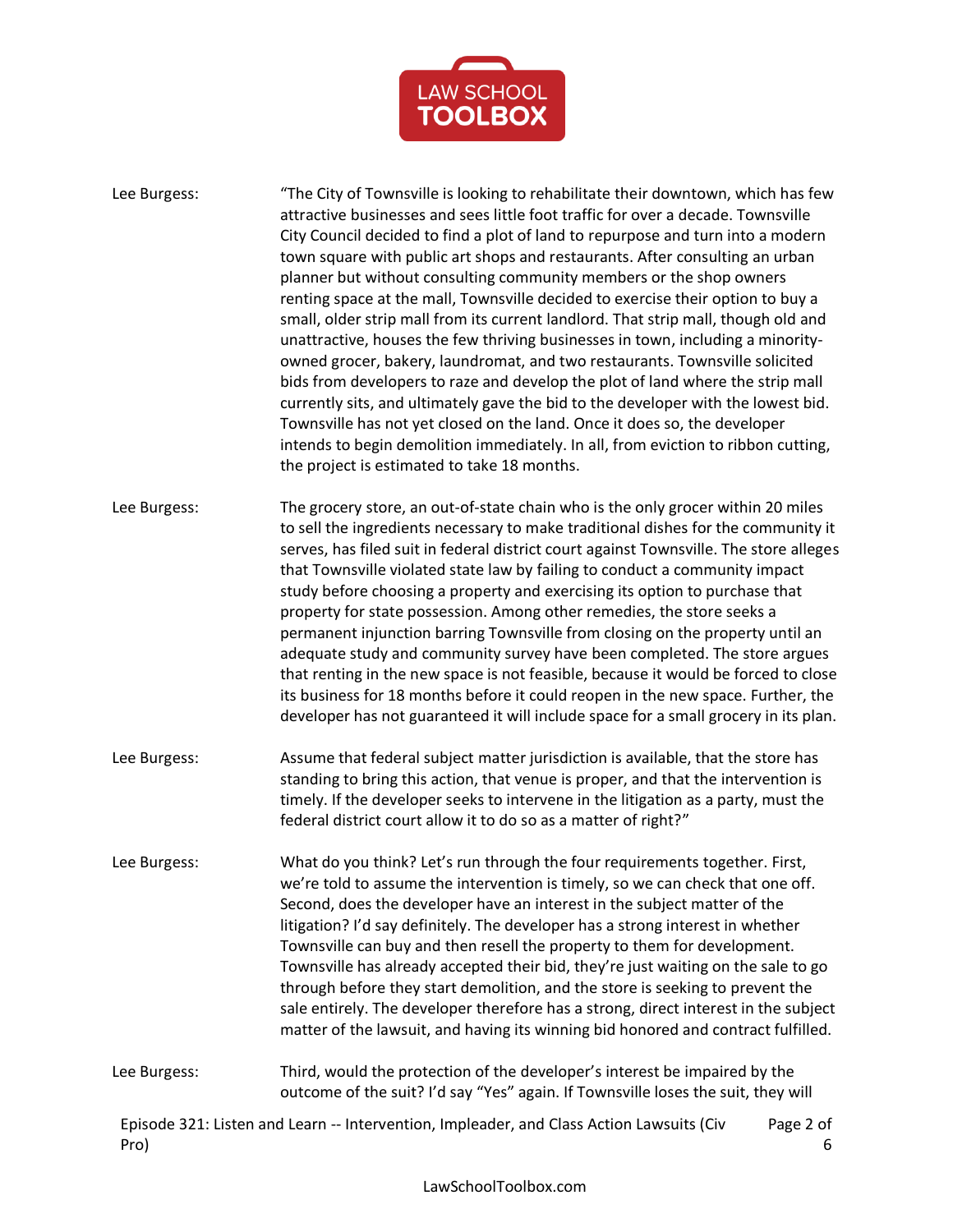

have to complete a community impact study before closing on the property. Ultimately, the developer will either be substantially delayed or may not be able to complete the project and develop the land at all. The developer would have no power or ability to affect the outcome of its proposed development without joining the suit.

- Lee Burgess: Fourth, is the developer's interest adequately represented by the existing parties? I think you could argue that Townsville adequately represents Developer's interest, since both parties have the same interest – they want the deal to go through without completing a community impact study. However, I think there's an even better argument here. If you dig deeper, the ultimate interests of the two parties are not identical. Townsville wants to rehabilitate the downtown; Developer's interest is in making a profit from the development of the strip mall property. Townsville is likely weighing various policy concerns, including their public image in their community, that have nothing to do with Developer's economic interest. So, since Developer has met all four prongs of the test, they've cleared the bar for intervention as of right.
- Lee Burgess: But what if the party seeking to join does not clear the bar for intervention as of right? In that case, the court may still allow permissive intervention upon a timely motion. Here's the rule for permissive intervention: A court may allow a non-party to intervene when the non-party: one, files a timely motion; and two, either, a) has a claim or defense that shares a common question of law or fact with the main action; or b) is given a conditional right to intervene by federal statute. In weighing whether to allow permissive intervention, the court must consider whether intervention will unduly delay or prejudice the adjudication of the original parties' rights. Meaning, the court always keeps first in mind the rights and consideration of the parties already in the action. In the example we just discussed, we might be thinking of one of the other tenants of the strip mall seeking to intervene. Arguably, their interest in the suit is adequately represented by the grocery store, since their claims and interests are virtually identical. But the court may still allow them to intervene, given the common question of law and fact.
- Lee Burgess: Okay, let's move on to impleader, or third-party actions. Impleader comes up when a defendant seeks to bring another person into the action to help with their defense or demonstrate that the new party actually bears some liability in the case. When can a defendant do that? A defendant may bring a third party into an action only if, one, the third party is or may be liable to that defendant; and two, for all or part of the claim against Defendant in the action. So, the third party has to be liable to Defendant in this particular suit. Obviously, the point of a lawsuit is to prove who is liable to who and for what, so the defendant isn't required to prove any of that before impleading a third party. They just need to convince the court that the third party is or may be liable to them in this action.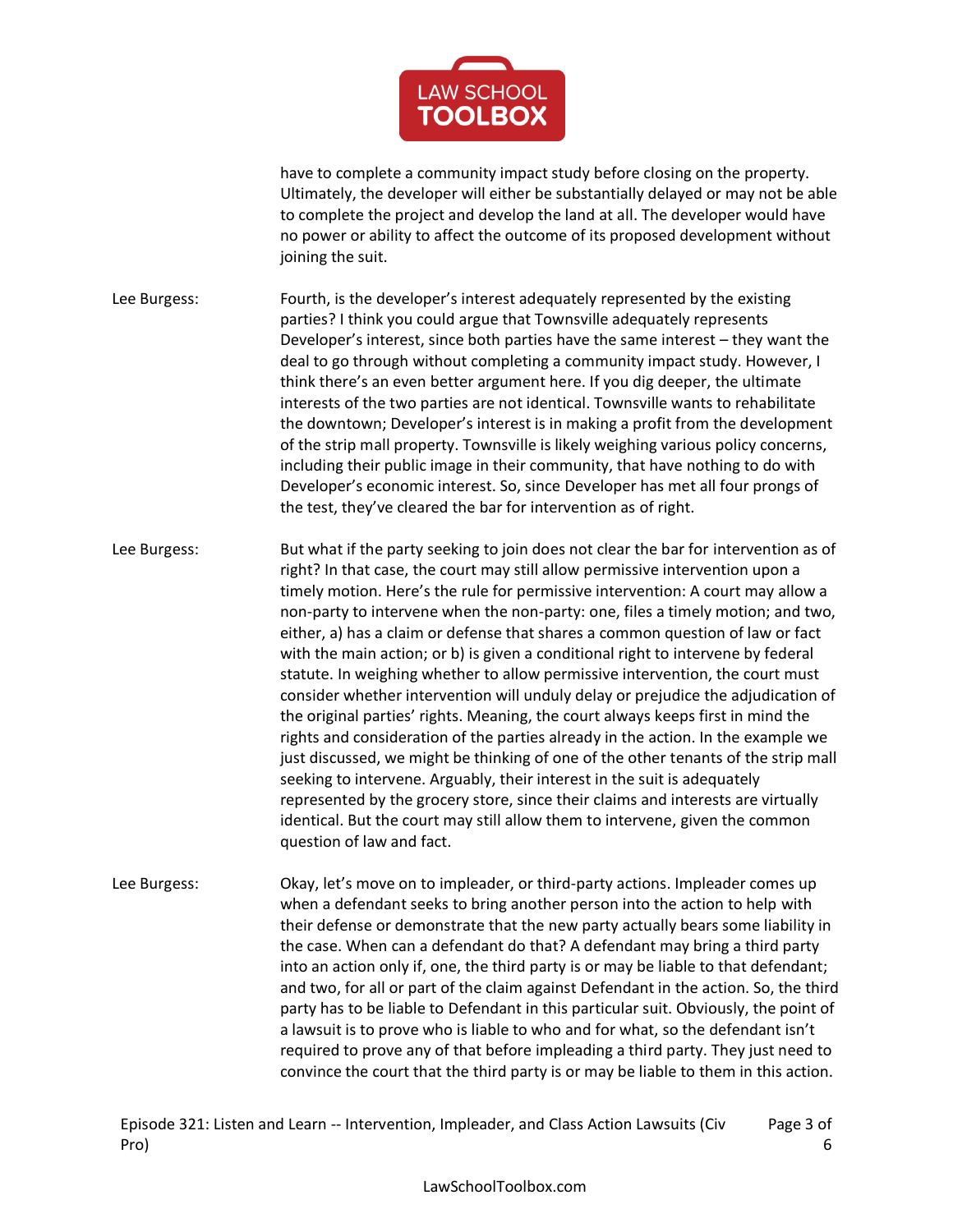

Lee Burgess: It's important to note that the "same transaction or occurrence" test is not enough here. Claims merely arising out of the same transaction or occurrence are insufficient for impleader, unless derivative liability exists. Derivative liability will be something like indemnification or contribution, which is a deeper dive than we're going to take today. Basically, remember that for impleader to work, the defendant will need to show that the third party is liable for the action Plaintiff has already brought into the case. If they're bringing in a related but different action, your red flags should go up. So, let's see how this plays out in another example:

Lee Burgess: "Philip and Caroline were driving in opposite directions on a two-lane highway at dusk during a thunderstorm when their cars collided head-on in the middle of the road. At the moment of impact, the airbags in Caroline's car, a 2020 Fianta, malfunctioned, and she was seriously injured from the impact. Philip's airbags properly deployed and he only suffered minor injuries. Caroline filed a tort action in federal district court against Philip and Fianta, the manufacturer of her car. The complaint alleges that both Philip and Fianta are liable for all or part of Caroline's injuries. In particular, the complaint alleges that Philip caused the original accident by swerving into her lane and driving in excess of the speed limit given the storm, and that Fianta is liable because the airbags in her car were defectively manufactured, tested, and installed.

Lee Burgess: Assume jurisdiction and service are proper and all actions taken are timely. Fianta now seeks to implead AirGuys, the company that manufactured and tested the airbags in all 2020 Fiantas. Fianta seeks to join AirGuys as a party to the action, alleging that AirGuys must indemnify Fianta if Caroline's airbags are found to have been defectively manufactured and tested, and Fianta is held liable for Caroline's injuries. Here's the question: Did Fianta properly join AirGuys as a party to Caroline's action?"

Lee Burgess: Remember, for impleader to be proper, there are two requirements. First, Fianta must allege that AirGuys "is or may be liable" to Fianta. Second, AirGuys' liability to Fianta must be "for all or part of the claim against" Fianta. This case is a really good example of when a defendant may properly implead a third party. Caroline has sued Fianta, saying they're liable for damages, based on a claim that the airbags in her 2020 Fianta were defective. Fianta then alleges that AirGuys are actually primarily responsible, because they manufacture and test the allegedly defective airbags. Thus, Fianta claims that AirGuys must indemnify them for any damages they may owe to Caroline as a result of defective airbags. Using the words of the rule, Fianta alleges that AirGuys is or may be liable to Fianta for all or part of the claim against Fianta. In this case, impleader is proper.

Lee Burgess: Finally, let's turn to class actions. Class actions is a huge topic and could definitely take up at least another entire podcast. We're not going to try to cover all of it today! Since this is a podcast on Joinder, what we care about

Episode 321: Listen and Learn -- Intervention, Impleader, and Class Action Lawsuits (Civ Pro) Page 4 of 6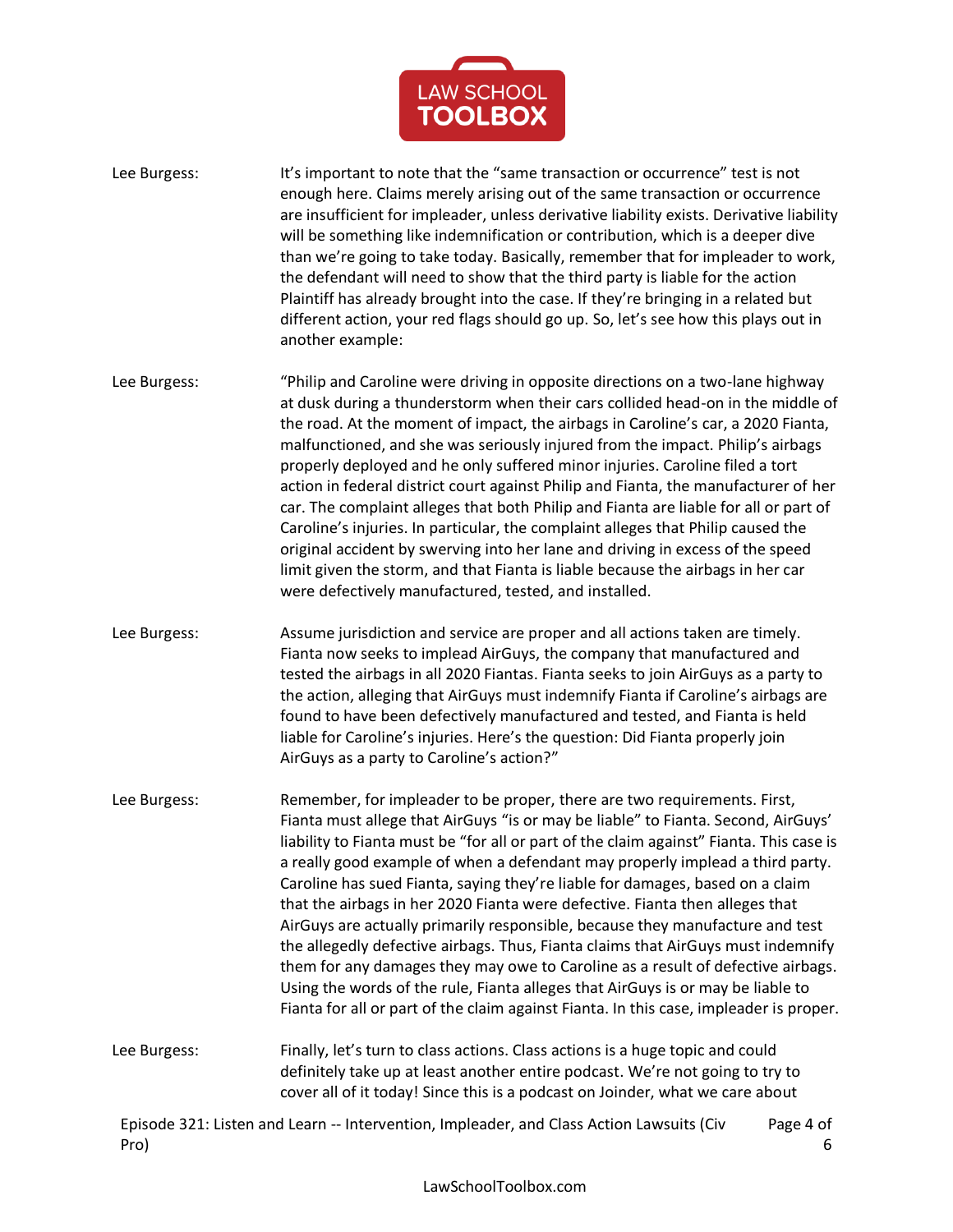

covering today is the joinder of parties to a class action. To understand that, though, we do need to briefly cover what a class action is, so you have some context. Basically, a class action is a large lawsuit with many plaintiffs against one or more defendants for the same or substantially similar claim. You've probably encountered this in your everyday life.

- Lee Burgess: I recently got a letter in the mail saying I might be part of a class action because I had a particular insurance company 10 years ago. Someone had filed a lawsuit based on that company's billing practices from 2010 to 2011, and since I had that same insurance at the same time, I was contacted to see if I might be an eligible plaintiff in the class action. Class action lawsuits are more efficient for everyone than it would be for each and every person injured by the company bringing their own suit, especially when the damages might be pretty low. Feel free to do an online search for class actions and see what comes up. There are some pretty interesting claims, and it might give you a bit of real-world context for how they work in practice.
- Lee Burgess: In the meantime, let's cover the rule for class actions. Not everyone can file a class action, and not every case is appropriate for a class action lawsuit. Who qualifies? A person is allowed to sue on behalf of a class when there is, one, numerosity – class is so numerous that individual joinder is impracticable; two, commonality – questions of law or fact are common to the class; three, typicality – the claims and defenses of representative parties are typical of the class; and four, adequacy of representation – the representative parties, including counsel, will fairly and adequately protect the interests of the class. You'll commonly hear these referred to as numerosity, commonality, typicality, and adequacy of representation.
- Lee Burgess: So, let's use the real-life example I mentioned above, straight from my mailbox. What makes this lawsuit against an insurance company a proper class action? First, we have numerosity. This is a large insurance company we're talking about here, so they had tens of thousands of customers from 2010 to 2011 that may have been affected by the claim in this suit. Second, the claim is about the company's billing practices, which is likely to be substantially similar for many, if not all of the customers in that date range. Third, typicality. The named plaintiff has to show that their claim is typical to the party. That is, it isn't an extreme example that most others in the party didn't experience. I honestly don't know the experience of the named plaintiff in the case, but the court clearly found the improper billing practices that plaintiff experienced were typical of the class they presented. And finally, the court clearly found that the plaintiff and their counsel would adequately and fairly protect the interests of the class. I'm glad the court thinks the attorney will do a good job!
- Lee Burgess: If a plaintiff's case fits the four requirements, like in the case we just discussed, and they want to file a class action lawsuit, they must go through the process of

Episode 321: Listen and Learn -- Intervention, Impleader, and Class Action Lawsuits (Civ Pro) Page 5 of 6